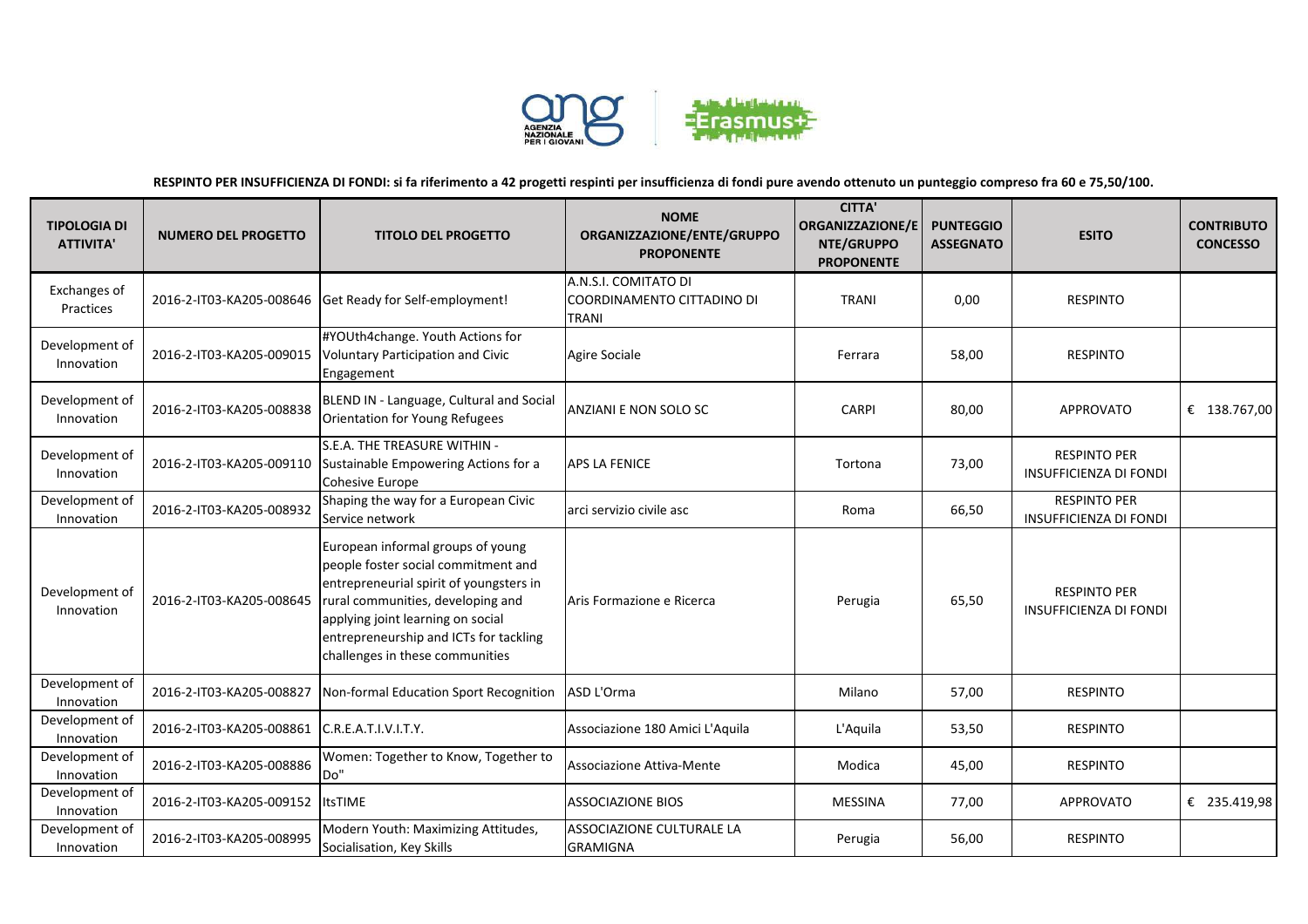| <b>TIPOLOGIA DI</b><br><b>ATTIVITA'</b> | <b>NUMERO DEL PROGETTO</b>                             | <b>TITOLO DEL PROGETTO</b>                                                                                 | <b>NOME</b><br>ORGANIZZAZIONE/ENTE/GRUPPO<br><b>PROPONENTE</b>           | <b>CITTA'</b><br>ORGANIZZAZIONE/E<br>NTE/GRUPPO<br><b>PROPONENTE</b> | <b>PUNTEGGIO</b><br><b>ASSEGNATO</b> | <b>ESITO</b>                                         | <b>CONTRIBUTO</b><br><b>CONCESSO</b> |
|-----------------------------------------|--------------------------------------------------------|------------------------------------------------------------------------------------------------------------|--------------------------------------------------------------------------|----------------------------------------------------------------------|--------------------------------------|------------------------------------------------------|--------------------------------------|
| Development of<br>Innovation            | 2016-2-IT03-KA205-009259                               | United We Can "Promote Social Inclusion<br>of Immigrants by raising<br>awarenessamong youth."              | Associazione di Promozione Sociale<br><b>Futuro Digitale</b>             | Cori                                                                 | 0,00                                 | <b>RESPINTO</b>                                      |                                      |
| Development of<br>Innovation            | 2016-2-IT03-KA205-008570                               | I Work To work                                                                                             | Associazione Formamentis                                                 | Rossano                                                              | 54,00                                | <b>RESPINTO</b>                                      |                                      |
| Development of<br>Innovation            | 2016-2-IT03-KA205-008717                               | PATHWAY- Quality Career Guidance in<br>Mobility Programme for Youth                                        | Associazione Giosef - Giovani Senza<br>Frontiere                         | Caserta                                                              | 71,00                                | <b>RESPINTO PER</b><br><b>INSUFFICIENZA DI FONDI</b> |                                      |
| Development of<br>Innovation            | 2016-2-IT03-KA205-008797                               | Creative Entrepreneurs working Lab                                                                         | Associazione Giovani Artisti dell'Emilia-<br>Romagna                     | Forlì                                                                | 68,50                                | <b>RESPINTO PER</b><br><b>INSUFFICIENZA DI FONDI</b> |                                      |
| Development of<br>Innovation            | 2016-2-IT03-KA205-008906                               | non-formal Learning experiences TO<br>promote innovative Business approach<br>among young people in Europe | ASSOCIAZIONE INDUSTRIALI DELLA<br>PROVINCIA DI ANCONA                    | ANCONA                                                               | 65,00                                | <b>RESPINTO PER</b><br><b>INSUFFICIENZA DI FONDI</b> |                                      |
| Development of<br>Innovation            | 2016-2-IT03-KA205-009153                               | Minorities as opportunity and occasion<br>for chrysalis                                                    | ASSOCIAZIONE INFORMAGIOVANI                                              | PALERMO                                                              | 76,00                                | <b>APPROVATO</b>                                     | € 257.061,00                         |
| Development of<br>Innovation            | 2016-2-IT03-KA205-008661                               | SWAY - Surveying Well-being Among<br>Youth                                                                 | <b>ASSOCIAZIONE LUNARIA</b>                                              | <b>ROMA</b>                                                          | 55,00                                | <b>RESPINTO</b>                                      |                                      |
| Development of<br>Innovation            | 2016-2-IT03-KA205-008537                               | Hello EU, and good bye?                                                                                    | <b>Associazione Mosaico</b>                                              | Napoli                                                               | 44,00                                | <b>RESPINTO</b>                                      |                                      |
| Development of<br>Innovation            | 2016-2-IT03-KA205-009248                               | Refugees and Asylum Seekers'<br>Knowledges and Ideas for a New<br>Generation of Europeans                  | Associazione Nazionale Comuni Italiani<br>Toscana                        | <b>FIRENZE</b>                                                       | 0,00                                 | <b>RESPINTO</b>                                      |                                      |
| Development of<br>Innovation            | 2016-2-IT03-KA205-009080                               | new youth jobs, from EU<br>laboratories/hubs net                                                           | Associazione Scientifico Culturale A-<br>Sapiens                         | Roma                                                                 | 62,00                                | <b>RESPINTO PER</b><br><b>INSUFFICIENZA DI FONDI</b> |                                      |
| Development of<br>Innovation            | 2016-2-IT03-KA205-008684                               | Castle to Castle                                                                                           | Associazione Verbum                                                      | Rossano                                                              | 43,00                                | <b>RESPINTO</b>                                      |                                      |
| Development of<br>Innovation            | 2016-2-IT03-KA205-008632                               | Youngsters' Hackathon Community:<br>Fostering Young People's Talent for Social<br>Innovation and Inclusion | Azienda Speciale Consortile Ovest<br>Solidale                            | Gussago                                                              | 66,50                                | <b>RESPINTO PER</b><br><b>INSUFFICIENZA DI FONDI</b> |                                      |
| Development of<br>Innovation            | 2016-2-IT03-KA205-008609                               | Innovative Tools for the Inclusion of<br>Disadvantaged Youth                                               | BIENNALE DELLE ARTI E DELLE SCIENZE<br>DEL MEDITERRANEO                  | Pellezzano                                                           | 61,50                                | <b>RESPINTO PER</b><br><b>INSUFFICIENZA DI FONDI</b> |                                      |
| Development of<br>Innovation            | 2016-2-IT03-KA205-008911                               | YOUTH AS ACTORS OF LOCAL CHANGE                                                                            | <b>BOND OF UNION SOCIETA'</b><br>COOPERATIVA SOCIALE                     | PALERMO                                                              | 61,00                                | <b>RESPINTO PER</b><br><b>INSUFFICIENZA DI FONDI</b> |                                      |
| Development of<br>Innovation            | 2016-2-IT03-KA205-008591                               | YEAH! Youth Entrepreneurship we Aim to<br>Help                                                             | Cacao - Libera Università di Alcatraz                                    | Gubbio (PG)                                                          | 53,00                                | RESPINTO                                             |                                      |
| Exchanges of<br>Practices               | 2016-2-IT03-KA205-009016  It's in the lap of the Youth |                                                                                                            | CENTRO DI FORMAZIONE E<br>ORIENTAMENTO PROFESSIONALE DON<br>TONINO BELLO | ANDRIA                                                               | 0,00                                 | <b>RESPINTO</b>                                      |                                      |
| Development of<br>Innovation            |                                                        | 2016-2-IT03-KA205-008785   Y.E.S. - Youth in Europe with Skills                                            | Centro di Solidarietà della Compagnia<br>delle Opere Liguria             | Genova                                                               | 45,50                                | <b>RESPINTO</b>                                      |                                      |
| Development of<br>Innovation            | 2016-2-IT03-KA205-008782                               | Volunteering Youth: routes and tools for<br>Competence's Emersion                                          | Centro Servizi per il Volontariato                                       | Roma                                                                 | 80,00                                | APPROVATO                                            | € 221.022,00                         |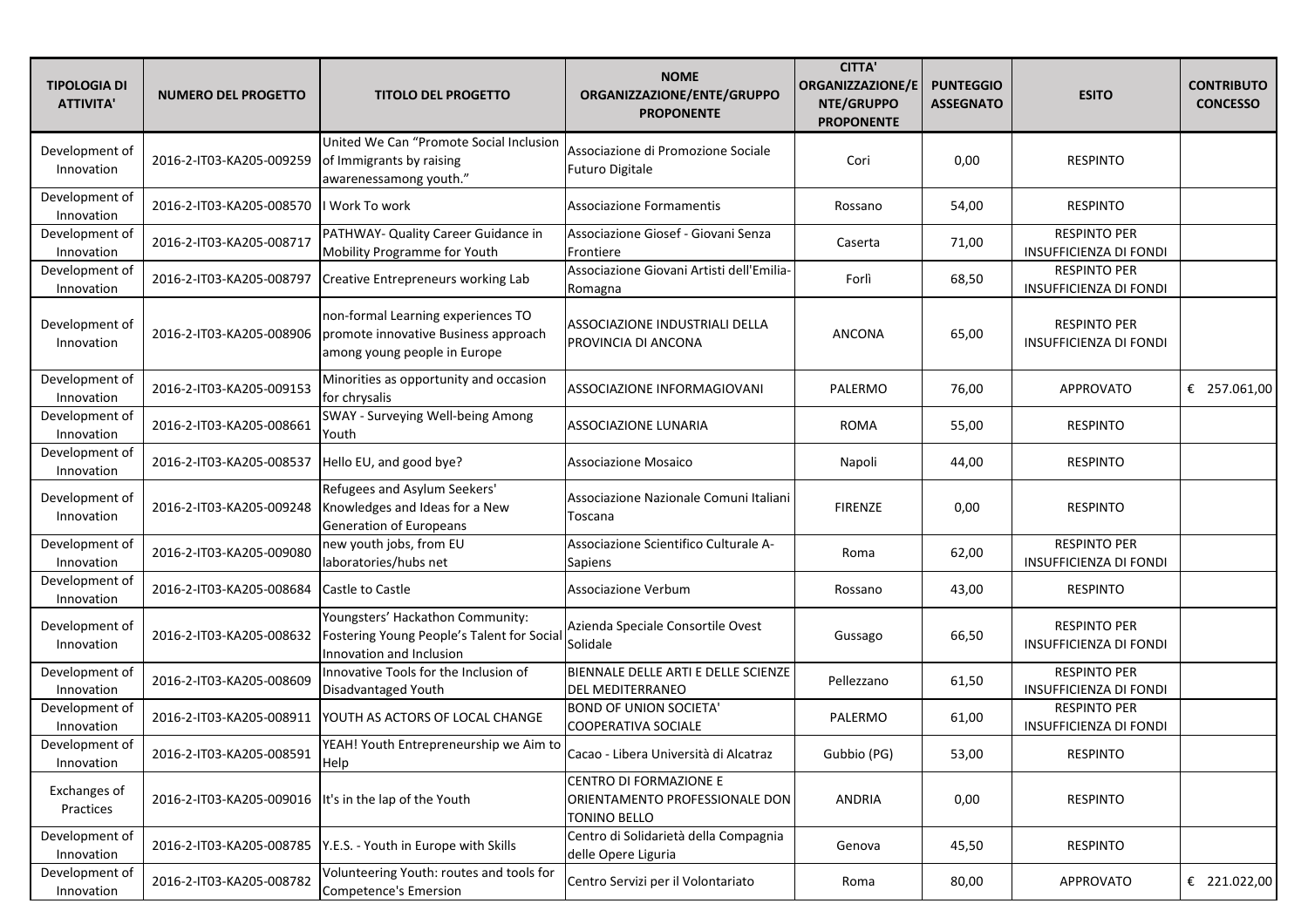| <b>TIPOLOGIA DI</b><br><b>ATTIVITA'</b> | <b>NUMERO DEL PROGETTO</b>                    | <b>TITOLO DEL PROGETTO</b>                                                                                                       | <b>NOME</b><br>ORGANIZZAZIONE/ENTE/GRUPPO<br><b>PROPONENTE</b>      | <b>CITTA'</b><br><b>ORGANIZZAZIONE/E</b><br>NTE/GRUPPO<br><b>PROPONENTE</b> | <b>PUNTEGGIO</b><br><b>ASSEGNATO</b> | <b>ESITO</b>                                         | <b>CONTRIBUTO</b><br><b>CONCESSO</b> |
|-----------------------------------------|-----------------------------------------------|----------------------------------------------------------------------------------------------------------------------------------|---------------------------------------------------------------------|-----------------------------------------------------------------------------|--------------------------------------|------------------------------------------------------|--------------------------------------|
| Development of<br>Innovation            | 2016-2-IT03-KA205-009109                      | Young Social Designers for Inclusion -<br>Leading the change in handcraft<br>workshops for people with learning<br>disabilities  | Centro Solidarietà Incontro Ascolto e<br>Prima Accoglienza ONLUS    | Chieti                                                                      | 57,50                                | <b>RESPINTO</b>                                      |                                      |
| Development of<br>Innovation            | 2016-2-IT03-KA205-009094                      | Young Social Designers for Inclusion -<br>Leading the change in handcraft<br>workshops for people with learning<br>disabilities  | Centro Solidarietà Incontro Ascolto e<br>Prima Accoglienza ONLUS    | Chieti                                                                      | 0,00                                 | <b>RESPINTO</b>                                      |                                      |
| Development of<br>Innovation            | 2016-2-IT03-KA205-008686                      | la Musica Inspira Nuevos lectors                                                                                                 | centro studi musicali Giuseppe Verdi                                | Rossano                                                                     | 44,00                                | <b>RESPINTO</b>                                      |                                      |
| Development of<br>Innovation            | 2016-2-IT03-KA205-008687                      | EAT!PLAY!LEARN                                                                                                                   | centro studi musicali Giuseppe Verdi                                | Rossano                                                                     | 40,00                                | <b>RESPINTO</b>                                      |                                      |
| Development of<br>Innovation            | 2016-2-IT03-KA205-008636                      | CAPA-CITIES - ENTREPRENEURIAL SKILLS<br>FOR ACTIVE PARTICIPATION AND<br>ENGAGEMENT OF YOUNGSTERS IN THE<br><b>COMMUNITY LIFE</b> | CNA Associazione Provinciale di<br>Ravenna                          | <b>RAVENNA</b>                                                              | 58,50                                | <b>RESPINTO</b>                                      |                                      |
| Development of<br>Innovation            | 2016-2-IT03-KA205-008752 Transfer to Business |                                                                                                                                  | <b>CNA CHIETI - Associazione Provinciale</b><br>di Chieti           | Chieti                                                                      | 51,00                                | <b>RESPINTO</b>                                      |                                      |
| Development of<br>Innovation            | 2016-2-IT03-KA205-009245                      | ForProve - Circus: Inclusion Pathways                                                                                            | Coges don Lorenzo Milani Società<br>Cooperativa Sociale             | Venezia                                                                     | 60,50                                | <b>RESPINTO PER</b><br><b>INSUFFICIENZA DI FONDI</b> |                                      |
| Development of<br>Innovation            | 2016-2-IT03-KA205-009176                      | Skills' Digital Assistant                                                                                                        | <b>COMUNE DI CIMITILE</b>                                           | Cimitile                                                                    | 56,00                                | <b>RESPINTO</b>                                      |                                      |
| Development of<br>Innovation            | 2016-2-IT03-KA205-008915                      | <b>Prevent Addictions!</b>                                                                                                       | Comune di Paludi                                                    | Paludi                                                                      | 43,50                                | <b>RESPINTO</b>                                      |                                      |
| Development of<br>Innovation            | 2016-2-IT03-KA205-009251                      | <b>User Centred Designed Youth</b><br>Interventions                                                                              | COMUNE DI PERUGIA                                                   | <b>PERUGIA</b>                                                              | 52,00                                | <b>RESPINTO</b>                                      |                                      |
| Development of<br>Innovation            | 2016-2-IT03-KA205-009243                      | User Centred Designed Youth<br>Interventions                                                                                     | COMUNE DI PERUGIA                                                   | PERUGIA                                                                     | 0,00                                 | <b>RESPINTO</b>                                      |                                      |
| Development of<br>Innovation            | 2016-2-IT03-KA205-008951                      | Concre"city"                                                                                                                     | Comune di Sarezzo                                                   | Sarezzo                                                                     | 52,00                                | <b>RESPINTO</b>                                      |                                      |
| Development of<br>Innovation            | 2016-2-IT03-KA205-009242                      | New enterprises for new young                                                                                                    | <b>CONSORZIO FANTASIA</b>                                           | Viazzano, Varano De<br>Melegari                                             | 62,00                                | <b>RESPINTO PER</b><br><b>INSUFFICIENZA DI FONDI</b> |                                      |
| Development of<br>Innovation            | 2016-2-IT03-KA205-009062                      | MENTOR - Measures for enhancing<br>training opportunities for NEETs and<br>raising employability                                 | Consorzio I.E.S. - Inclusione Europa<br>Sviluppo Soc. Coop. Sociale | <b>Bolzano</b>                                                              | 42,00                                | <b>RESPINTO</b>                                      |                                      |
| Development of<br>Innovation            | 2016-2-IT03-KA205-009261                      | <b>Entrepreneurship Training</b>                                                                                                 | <b>CONSORZIO MATERAHUB INDUSTRIE</b><br>CULTURALI E CREATIVE        | <b>MATERA</b>                                                               | 55,00                                | <b>RESPINTO</b>                                      |                                      |
| Development of<br>Innovation            | 2016-2-IT03-KA205-009164                      | Hospitality Engagement Learning<br>Platform                                                                                      | CONSORZIO PER LA RICERCA E L<br>EDUCAZIONE PERMANENTE TORINO        | <b>TORINO</b>                                                               | 0,00                                 | <b>RESPINTO</b>                                      |                                      |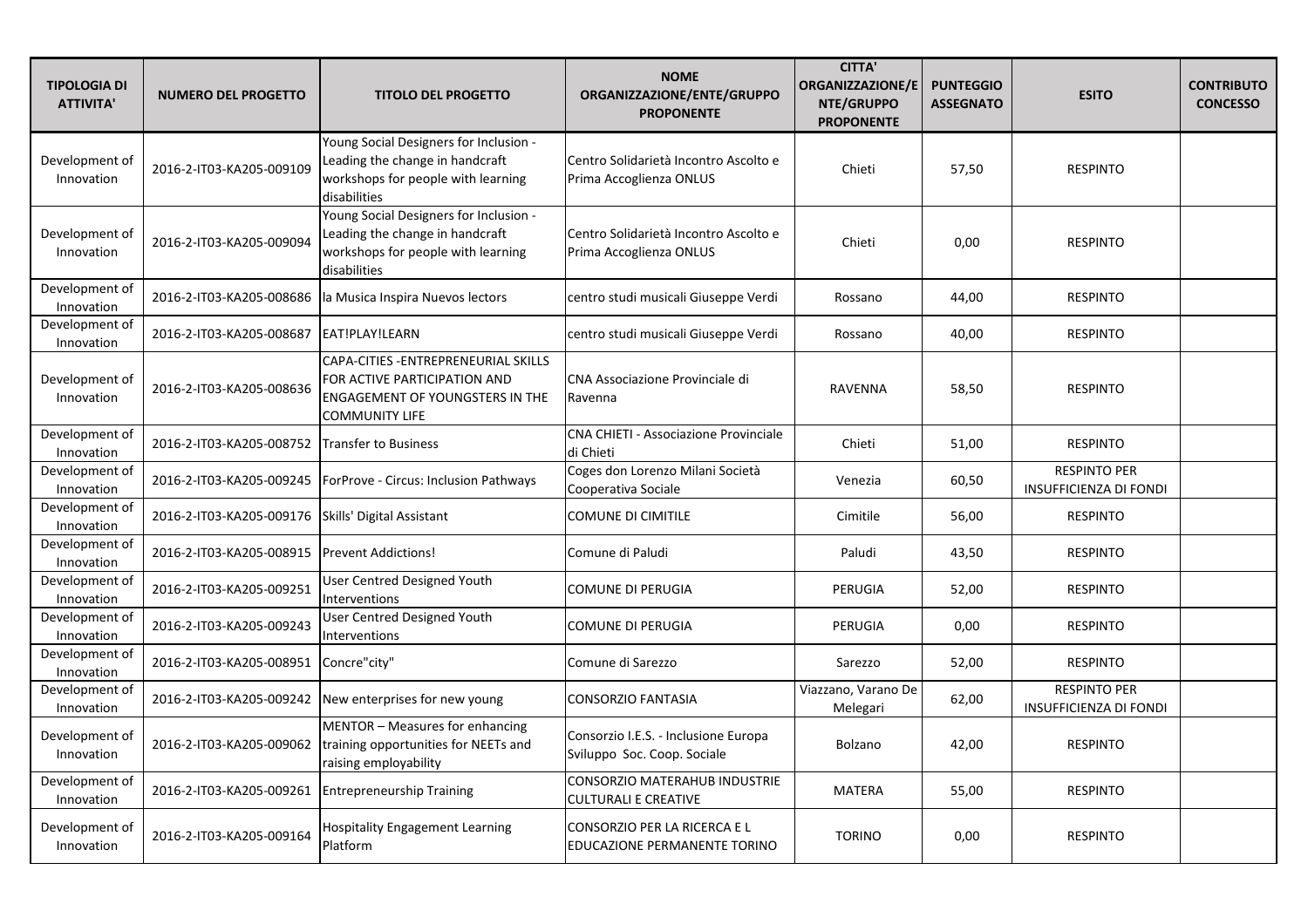| <b>TIPOLOGIA DI</b><br><b>ATTIVITA'</b> | <b>NUMERO DEL PROGETTO</b>              | <b>TITOLO DEL PROGETTO</b>                                                                                                                                 | <b>NOME</b><br>ORGANIZZAZIONE/ENTE/GRUPPO<br><b>PROPONENTE</b>                                     | <b>CITTA'</b><br><b>ORGANIZZAZIONE/E</b><br>NTE/GRUPPO<br><b>PROPONENTE</b> | <b>PUNTEGGIO</b><br><b>ASSEGNATO</b> | <b>ESITO</b>                                         | <b>CONTRIBUTO</b><br><b>CONCESSO</b> |
|-----------------------------------------|-----------------------------------------|------------------------------------------------------------------------------------------------------------------------------------------------------------|----------------------------------------------------------------------------------------------------|-----------------------------------------------------------------------------|--------------------------------------|------------------------------------------------------|--------------------------------------|
| Development of<br>Innovation            | 2016-2-IT03-KA205-009148                | RIS - Refugee Integration Strategy:<br>Training project for youth European<br>operators                                                                    | Consorzio Provinciale Intesa - CCA                                                                 | Silea (Treviso)                                                             | 67,00                                | <b>RESPINTO PER</b><br><b>INSUFFICIENZA DI FONDI</b> |                                      |
| Development of<br>Innovation            | 2016-2-IT03-KA205-009028                | SoNEET Project - SOcial Nudging nEEts<br><b>Training</b>                                                                                                   | Cooperativa Orso s.c.s                                                                             | Torino                                                                      | 69,50                                | <b>RESPINTO PER</b><br><b>INSUFFICIENZA DI FONDI</b> |                                      |
| Development of<br>Innovation            | 2016-2-IT03-KA205-009268                | Immigration is a Value                                                                                                                                     | Cooperativa Sociale Ecoservice                                                                     | Località Lu Bagnu -<br>Castelsardo                                          | 41,50                                | <b>RESPINTO</b>                                      |                                      |
| Development of<br>Innovation            | KA205-3-2016                            | InnovActioNEET                                                                                                                                             | Cooperativa Sociale FOLIAS a r.l. -<br><b>ONLUS</b>                                                | Monterotondo                                                                | 0,00                                 | <b>RESPINTO</b>                                      |                                      |
| Development of<br>Innovation            | 2016-2-IT03-KA205-008879                | a Nature-based Approach to Training<br>Uniting Research and Activities on<br>Learning                                                                      | Cooperativa Sociale Muovimente                                                                     | Viterbo                                                                     | 53,00                                | <b>RESPINTO</b>                                      |                                      |
| Development of<br>Innovation            | 2016-2-IT03-KA205-008634                | Fostering skills of young people with<br>communication disabilities through<br>innovative "augmentative alternative<br>communication" (A.A.C.) techniques. | Coopselios sc                                                                                      | Reggio Emilia                                                               | 48,50                                | <b>RESPINTO</b>                                      |                                      |
| Development of<br>Innovation            | 2016-2-IT03-KA205-008925                | Changing Minds in Europe for Labour<br>market through Entrepreneurship and<br>Organizational Networking                                                    | e-arch                                                                                             | Palermo                                                                     | 65,00                                | <b>RESPINTO PER</b><br><b>INSUFFICIENZA DI FONDI</b> |                                      |
| Development of<br>Innovation            | 2016-2-IT03-KA205-009116                | Voices beyond bars                                                                                                                                         | <b>EducAid Onlus</b>                                                                               | Rimini                                                                      | 73,50                                | <b>RESPINTO PER</b><br><b>INSUFFICIENZA DI FONDI</b> |                                      |
| Development of<br>Innovation            | 2016-2-IT03-KA205-009058                | Voices beyond bars                                                                                                                                         | <b>EducAid Onlus</b>                                                                               | Rimini                                                                      | 0,00                                 | <b>RESPINTO</b>                                      |                                      |
| Development of<br>Innovation            | 2016-2-IT03-KA205-008676                | COOK YOUR COMPETENCE, LEARN,<br><b>ENJOY</b>                                                                                                               | Eidè Soc Coop Sociale a.r.l.                                                                       | Parma                                                                       | 54,50                                | <b>RESPINTO</b>                                      |                                      |
| Development of<br>Innovation            | 2016-2-IT03-KA205-008791                | YOU. A.C.E.! - INNOVATING YOUTH<br>WORK TO FOSTER YOUTH ACTIVE<br>CITIZENSHIP, ENTREPRENEURSHIP AND<br><b>EMPLOYABILITY</b>                                | ENJOY ITALY DI ALESSANDRO<br><b>GARIANO</b>                                                        | MARCELLINARA                                                                | 75,50                                | <b>RESPINTO PER</b><br>INSUFFICIENZA DI FONDI        |                                      |
| Development of<br>Innovation            | 2016-2-IT03-KA205-008956                | @InnovAct_2020                                                                                                                                             | EuroDemos Youth Mobility NGO                                                                       | Reggio Calabria                                                             | 50,00                                | <b>RESPINTO</b>                                      |                                      |
| Development of<br>Innovation            | 2016-2-IT03-KA205-009247 OneFurtherStep |                                                                                                                                                            | ExFor, Experience&Formation                                                                        | CAGLIARI                                                                    | 45,50                                | <b>RESPINTO</b>                                      |                                      |
| Development of<br>Innovation            | 2016-2-IT03-KA205-009250                | Youth: Social value for the future                                                                                                                         | Federazione Nazionale Servizi Civili e<br>Sociali - Centro Nazionale Opere<br>Salesiane - SCS/CNOS | Roma                                                                        | 57,00                                | <b>RESPINTO</b>                                      |                                      |
| Development of<br>Innovation            | 2016-2-IT03-KA205-009012                | EaSY_Evaluate Soft skills in international SERVIZIO INTERNAZIONALE<br>Youth volunteering                                                                   | FEDERAZIONE ORGANISMI CRISTIANI<br>VOLONTARIO - VOLONTARI NEL<br><b>MONDO</b>                      | <b>ROMA</b>                                                                 | 77,00                                | APPROVATO                                            | € 255.518,50                         |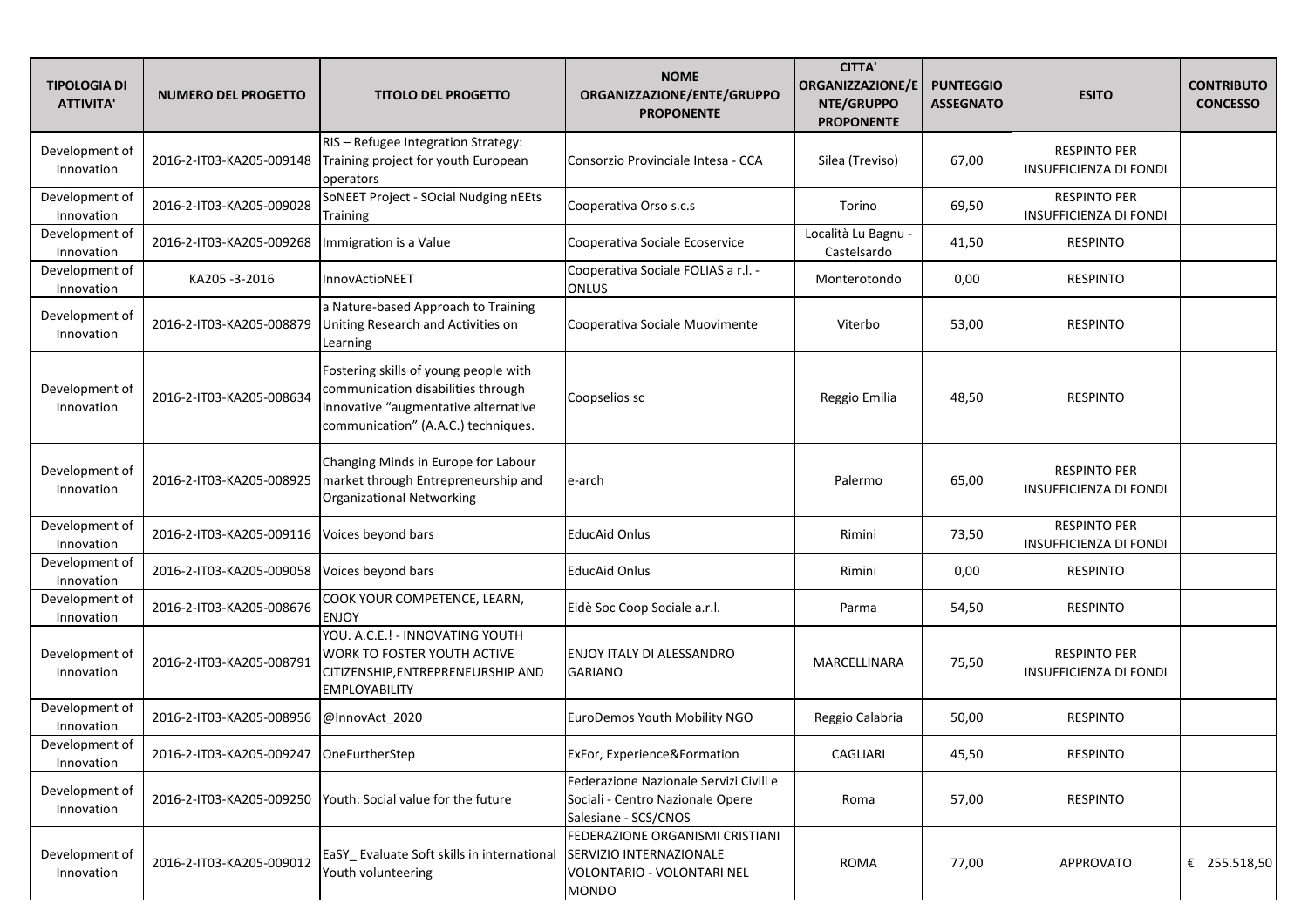| <b>TIPOLOGIA DI</b><br><b>ATTIVITA'</b> | <b>NUMERO DEL PROGETTO</b>                             | <b>TITOLO DEL PROGETTO</b>                                                                                                                                   | <b>NOME</b><br>ORGANIZZAZIONE/ENTE/GRUPPO<br><b>PROPONENTE</b>                                                                                                   | <b>CITTA'</b><br><b>ORGANIZZAZIONE/E</b><br>NTE/GRUPPO<br><b>PROPONENTE</b> | <b>PUNTEGGIO</b><br><b>ASSEGNATO</b> | <b>ESITO</b>                                         | <b>CONTRIBUTO</b><br><b>CONCESSO</b> |
|-----------------------------------------|--------------------------------------------------------|--------------------------------------------------------------------------------------------------------------------------------------------------------------|------------------------------------------------------------------------------------------------------------------------------------------------------------------|-----------------------------------------------------------------------------|--------------------------------------|------------------------------------------------------|--------------------------------------|
| Development of<br>Innovation            | 2016-2-IT03-KA205-008764   Market International Design |                                                                                                                                                              | Fondazione centro studi e ricerche<br>professione architetto, area<br>metropolitana Pescara-Chieti<br>organizzazione non lucrativa di utilità<br>sociale (ONLUS) | Pescara                                                                     | 49,50                                | <b>RESPINTO</b>                                      |                                      |
| Development of<br>Innovation            | 2016-2-IT03-KA205-008697                               | Youth Labs                                                                                                                                                   | Fondazione di Comunità del Salento<br>Onlus                                                                                                                      | Lecce                                                                       | 41,00                                | <b>RESPINTO</b>                                      |                                      |
| Development of<br>Innovation            | 2016-2-IT03-KA205-009151                               | Sustainable Development Goals for Youth FONDAZIONE ENI ENRICO MATTEI                                                                                         |                                                                                                                                                                  | Venice                                                                      | 50,50                                | <b>RESPINTO</b>                                      |                                      |
| Development of<br>Innovation            | 2016-2-IT03-KA205-008682                               | YOuth Strategies Rejecting Islamophobia<br>using RAP                                                                                                         | FONDAZIONE PER LE INIZIATIVE E LO<br>STUDIO SULLA MULTIETNICITA                                                                                                  | <b>MILANO</b>                                                               | 69,00                                | <b>RESPINTO PER</b><br><b>INSUFFICIENZA DI FONDI</b> |                                      |
| Development of<br>Innovation            | 2016-2-IT03-KA205-008660                               | Mobilising Youth through MUSIC                                                                                                                               | Fondazione Scuola di Musica Carlo e<br>Guglielmo Andreoli                                                                                                        | Mirandola                                                                   | 54,50                                | <b>RESPINTO</b>                                      |                                      |
| Development of<br>Innovation            | 2016-2-IT03-KA205-008735                               | SuiteART - Share Handcraft Experience                                                                                                                        | FONDAZIONE SPAZIO REALE IMPRESA<br>SOCIALE                                                                                                                       | CAMPI BISENZIO,<br><b>FIRENZE</b>                                           | 54,50                                | <b>RESPINTO</b>                                      |                                      |
| Exchanges of<br>Practices               | 2016-2-IT03-KA205-009061                               | <b>ENRYP - European Network of Regional</b><br>and local Youth Platforms                                                                                     | Forum Regionale dei Giovani<br>dell'Umbria                                                                                                                       | Perugia                                                                     | 0,00                                 | <b>RESPINTO</b>                                      |                                      |
| Development of<br>Innovation            | 2016-2-IT03-KA205-008677                               | Youth On the Wire                                                                                                                                            | <b>FUTURA SOC CONS RL</b>                                                                                                                                        | SAN GIOVANNI IN<br><b>PERSICETO</b><br><b>BOLOGNA</b>                       | 53,50                                | <b>RESPINTO</b>                                      |                                      |
| Development of<br>Innovation            | 2016-2-IT03-KA205-008990                               | Lateral Thinking for Employability of<br><b>NEETs</b>                                                                                                        | <b>FVB S.R.L</b>                                                                                                                                                 | Ancona                                                                      | 57,50                                | <b>RESPINTO</b>                                      |                                      |
| Development of<br>Innovation            | 2016-2-IT03-KA205-009239                               | CHROMA - Youth&City by colour                                                                                                                                | GALDUS Società Cooperativa Sociale                                                                                                                               | Milano                                                                      | 56,50                                | <b>RESPINTO</b>                                      |                                      |
| Development of<br>Innovation            | 2016-2-IT03-KA205-008738                               | Youth Self Employment Entrepreneurship GORGONIA SOC. COOP. A.R.L.                                                                                            |                                                                                                                                                                  | Santa Flavia<br>(Palermo)                                                   | 0,00                                 | <b>RESPINTO</b>                                      |                                      |
| Development of<br>Innovation            | 2016-2-IT03-KA205-008657                               | Not a NEET!                                                                                                                                                  | <b>GSI ITALIA</b>                                                                                                                                                | SPOLETO                                                                     | 60,00                                | <b>RESPINTO PER</b><br><b>INSUFFICIENZA DI FONDI</b> |                                      |
| Development of<br>Innovation            | 2016-2-IT03-KA205-009238                               | TRANSNATIONAL ACTIONS AGAINST<br><b>BULLYING</b>                                                                                                             | <b>GSI ITALIA</b>                                                                                                                                                | spoleto                                                                     | 55,50                                | <b>RESPINTO</b>                                      |                                      |
| Development of<br>Innovation            | 2016-2-IT03-KA205-009253                               | <b>Strategic Empowerment of Youth</b><br>Organisations - Quality is not a point of<br>view                                                                   | H.R.Y.O. Human Rights Youth<br>Organization                                                                                                                      | Monreale                                                                    | 0,00                                 | <b>RESPINTO</b>                                      |                                      |
| Development of<br>Innovation            | 2016-2-IT03-KA205-009258                               | Multi-sectorial partnership for capacity<br>development to enhance<br>entrepreneurship opportunities for<br>vulnerable youth in Milan, Lisbon and<br>Madrid. | ICEI - Istituto Cooperazione Economica<br>Internazionale                                                                                                         | Milano                                                                      | 77,50                                | APPROVATO                                            | € 207.157,00                         |
| Development of<br>Innovation            | 2016-2-IT03-KA205-009111                               | Active Young Citizens for Europe through<br>Participatory Process                                                                                            | ICSE&Co. (International Center for<br>Southern Europe)                                                                                                           | Firenze                                                                     | 51,00                                | <b>RESPINTO</b>                                      |                                      |
| Development of<br>Innovation            | 2016-2-IT03-KA205-008804                               | Virtual Platform for European Voluntary<br>Service                                                                                                           | <b>INFOR</b>                                                                                                                                                     | SAN SECONDO DI<br>PINEROLO TO                                               | 71,00                                | <b>RESPINTO PER</b><br>INSUFFICIENZA DI FONDI        |                                      |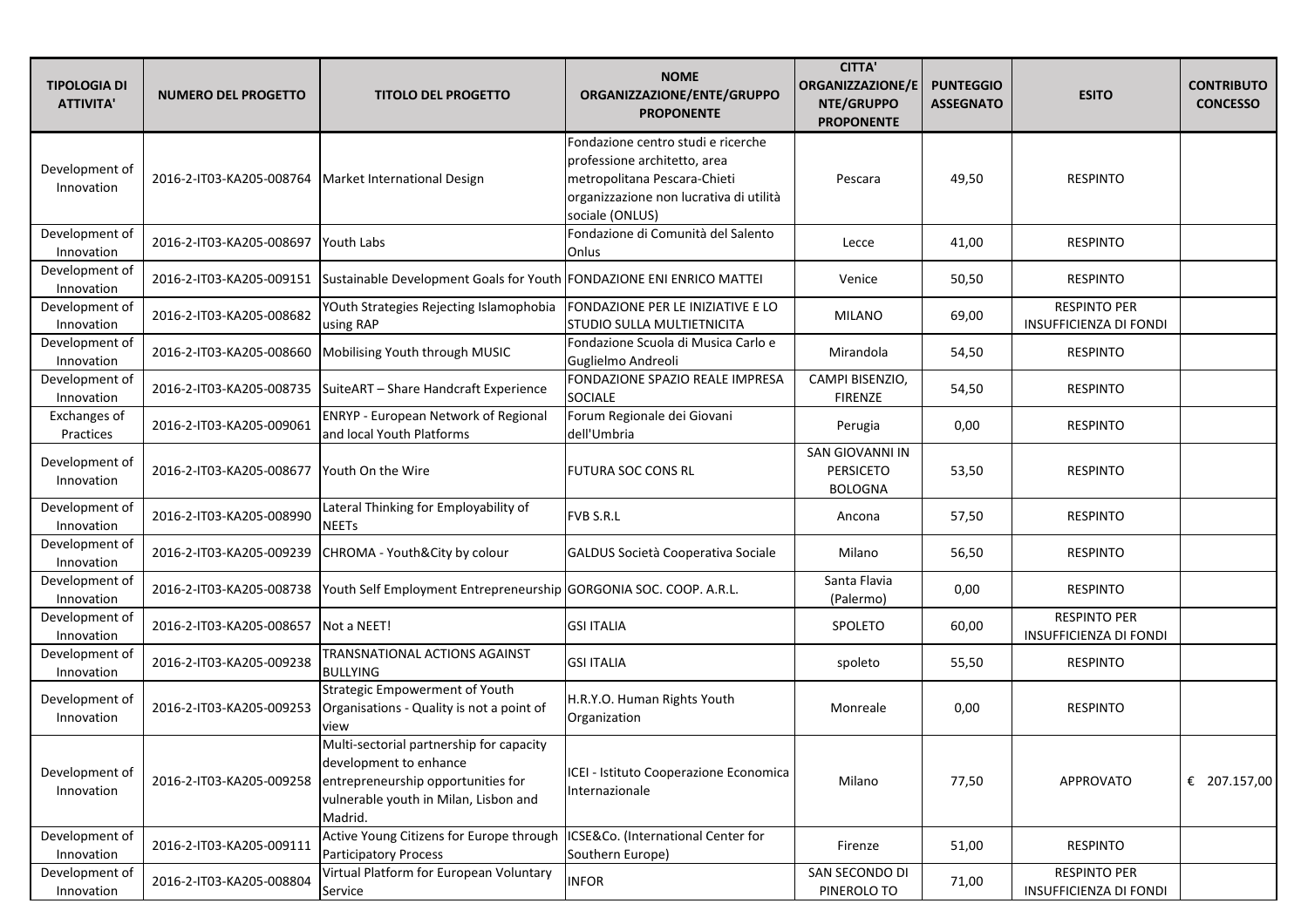| <b>TIPOLOGIA DI</b><br><b>ATTIVITA'</b> | <b>NUMERO DEL PROGETTO</b> | <b>TITOLO DEL PROGETTO</b>                                                                                    | <b>NOME</b><br>ORGANIZZAZIONE/ENTE/GRUPPO<br><b>PROPONENTE</b>                                       | <b>CITTA'</b><br>ORGANIZZAZIONE/E<br>NTE/GRUPPO<br><b>PROPONENTE</b> | <b>PUNTEGGIO</b><br><b>ASSEGNATO</b> | <b>ESITO</b>                                         | <b>CONTRIBUTO</b><br><b>CONCESSO</b> |
|-----------------------------------------|----------------------------|---------------------------------------------------------------------------------------------------------------|------------------------------------------------------------------------------------------------------|----------------------------------------------------------------------|--------------------------------------|------------------------------------------------------|--------------------------------------|
| Development of<br>Innovation            | 2016-2-IT03-KA205-008719   | Virtual Platform for European Voluntary<br>Service                                                            | <b>INFOR</b>                                                                                         | SAN SECONDO DI<br>PINEROLO TO                                        | 0,00                                 | <b>RESPINTO</b>                                      |                                      |
| Development of<br>Innovation            | 2016-2-IT03-KA205-009057   | WomENtrepreneurs                                                                                              | <b>ISTITUTO CARLO LEVI SRL</b>                                                                       | ANDRIA                                                               | 54,50                                | <b>RESPINTO</b>                                      |                                      |
| Exchanges of<br>Practices               | 2016-2-IT03-KA205-008832   | <b>Budding Journalist Camp</b>                                                                                | Istituto Comprensivo Bovino Via dei<br>Mille                                                         | Bovino (Foggia)                                                      | 0,00                                 | <b>RESPINTO</b>                                      |                                      |
| Development of<br>Innovation            | 2016-2-IT03-KA205-008671   | G.R.E.A.T - Game, Research,<br><b>Education, Ability and Training</b>                                         | Istituto di Formazione Orientamento e<br>Ricerca s.a.s di Selva Verzica Maria & C                    | Matera                                                               | 46,50                                | <b>RESPINTO</b>                                      |                                      |
| Development of<br>Innovation            | KA205-2-2016               | Social Up                                                                                                     | istituto d'istruzione superiore telesia                                                              | Telese Terme                                                         | 0,00                                 | <b>RESPINTO</b>                                      |                                      |
| Development of<br>Innovation            | 2016-2-IT03-KA205-009163   | Storytelling ICT Tools for Education on<br>Second Language Learning                                           | <b>ISTITUTO LUIGI STURZO-ILS</b>                                                                     | <b>ROMA</b>                                                          | 73,50                                | <b>RESPINTO PER</b><br>INSUFFICIENZA DI FONDI        |                                      |
| Development of<br>Innovation            | 2016-2-IT03-KA205-008704   | Rites of Passage Experience of youth<br>People in Europe                                                      | Istituto Tecnico e Professionale Statale<br>Paolo Dagomari Settore Economico e<br>dei Servizi        | Prato                                                                | 0,00                                 | <b>RESPINTO</b>                                      |                                      |
| Development of<br>Innovation            | 2016-2-IT03-KA205-009254   | JOBS (F)ACTS                                                                                                  | <b>ISTITUTO TECNICO STATALE</b><br><b>COMMERCIALE E PER GEOMETRI</b><br>"ENZO FERRUCCIO CORINALDESI" | SENIGALLIA                                                           | 0,00                                 | <b>RESPINTO</b>                                      |                                      |
| Development of<br>Innovation            | 2016-2-IT03-KA205-008974   | KNOW HOW project: a strategic<br>partnership for youth<br>inclusion&employment in Europe!                     | JUMP - GIOVENTU' IN RISALTO                                                                          | Soverato (CZ)                                                        | 71,00                                | <b>RESPINTO PER</b><br><b>INSUFFICIENZA DI FONDI</b> |                                      |
| Development of<br>Innovation            | 2016-2-IT03-KA205-008748   | MOtivation in Volunteering Engagement                                                                         | L'anatroccolo - Associazione di famiglie<br>disabili                                                 | Bitonto                                                              | 66,50                                | <b>RESPINTO PER</b><br><b>INSUFFICIENZA DI FONDI</b> |                                      |
| Development of<br>Innovation            | 2016-2-IT03-KA205-009026   | <b>MACRAME': Weaving Networks</b>                                                                             | Liceo Scientifico "Vitruvio"                                                                         | AVEZZANO                                                             | 37,50                                | <b>RESPINTO</b>                                      |                                      |
| Development of<br>Innovation            | 2016-2-IT03-KA205-009260   | Empower VOcational Services. The role of<br>E-guidance in development, high<br>employment and social cohesion | LINK CAMPUS UNIVERSITY                                                                               | Roma                                                                 | 51,50                                | <b>RESPINTO</b>                                      |                                      |
| Development of<br>Innovation            | 2016-2-IT03-KA205-009017   | GIO.CA - Giovani e Cittadinanza Attiva -<br>Youth Act Citizenship                                             | 'ORSA MAGGIORE COOPERATIVA<br><b>SOCIALE</b>                                                         | <b>NAPOLI</b>                                                        | 55,00                                | <b>RESPINTO</b>                                      |                                      |
| Development of<br>Innovation            | 2016-2-IT03-KA205-009149   | Workplace Inclusion and employmeNt<br>opportunities for youth WITH aUtism                                     | LUISS LIBERA UNIVERSITA<br>INTERNAZIONALE DEGLI STUDI SOCIALI<br><b>GUIDO CARLI</b>                  | <b>ROMA</b>                                                          | 70,50                                | <b>RESPINTO PER</b><br>INSUFFICIENZA DI FONDI        |                                      |
| Development of<br>Innovation            | 2016-2-IT03-KA205-008937   | <b>Educational Access for Deaf students</b><br>through Sign Language Interpreting                             | Mason Perkins Deafness Fund onlus                                                                    | Siena                                                                | 69,00                                | <b>RESPINTO PER</b><br><b>INSUFFICIENZA DI FONDI</b> |                                      |
| Development of<br>Innovation            | 2016-2-IT03-KA205-009027   | <b>TOGETHER</b>                                                                                               | MCG MANAGER CONSULTING GROUP<br>SOC. COOP.                                                           | Palermo                                                              | 64,00                                | <b>RESPINTO PER</b><br><b>INSUFFICIENZA DI FONDI</b> |                                      |
| Development of<br>Innovation            | 2016-2-IT03-KA205-008826   | Youth Enterprise Goes Social!                                                                                 | MINE VAGANTI NGO                                                                                     | <b>PERFUGAS</b>                                                      | 63,00                                | <b>RESPINTO PER</b><br>INSUFFICIENZA DI FONDI        |                                      |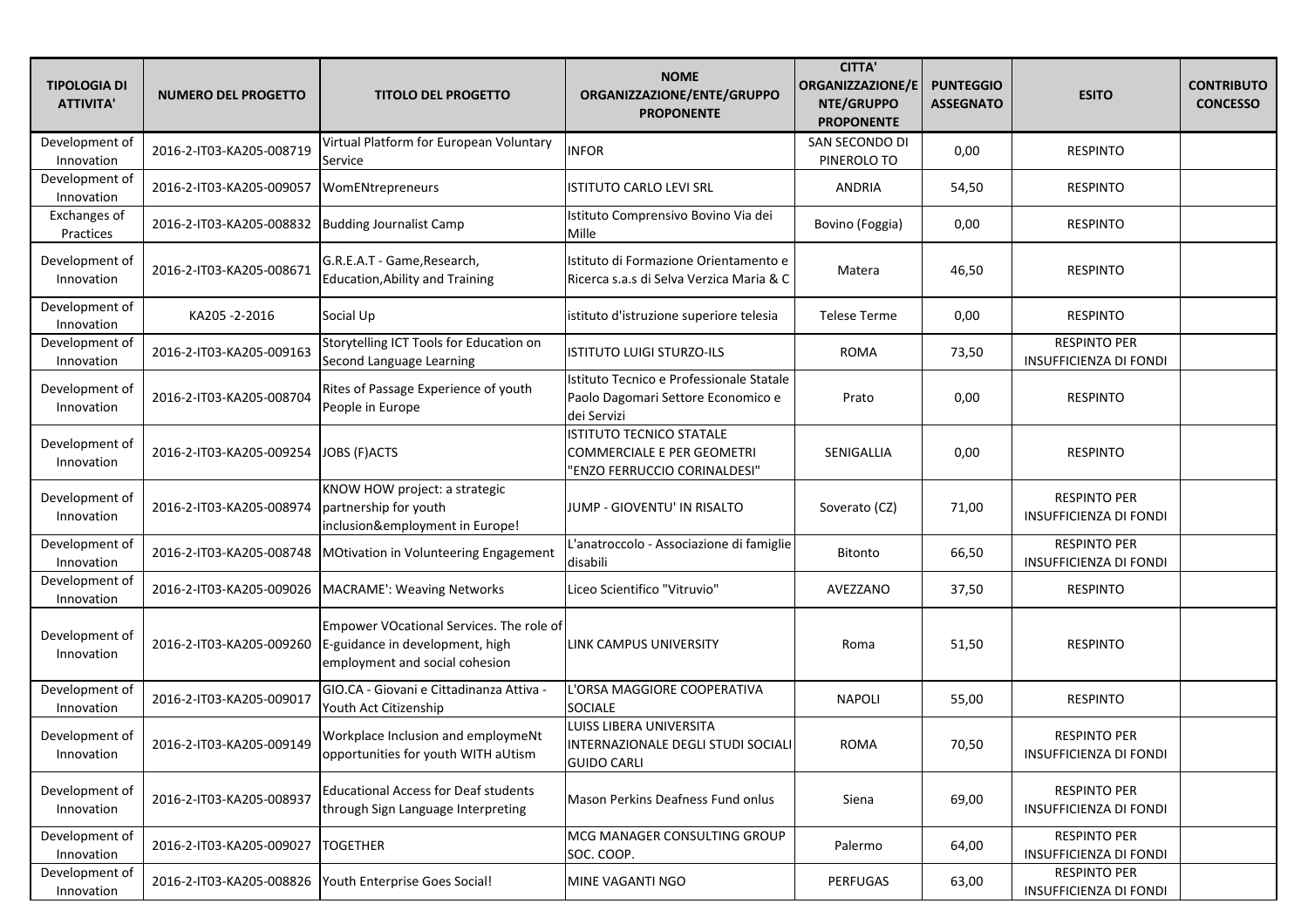| <b>TIPOLOGIA DI</b><br><b>ATTIVITA'</b> | <b>NUMERO DEL PROGETTO</b> | <b>TITOLO DEL PROGETTO</b>                                                                                                                                                    | <b>NOME</b><br>ORGANIZZAZIONE/ENTE/GRUPPO<br><b>PROPONENTE</b> | <b>CITTA'</b><br><b>ORGANIZZAZIONE/E</b><br>NTE/GRUPPO<br><b>PROPONENTE</b> | <b>PUNTEGGIO</b><br><b>ASSEGNATO</b> | <b>ESITO</b>                                         | <b>CONTRIBUTO</b><br><b>CONCESSO</b> |
|-----------------------------------------|----------------------------|-------------------------------------------------------------------------------------------------------------------------------------------------------------------------------|----------------------------------------------------------------|-----------------------------------------------------------------------------|--------------------------------------|------------------------------------------------------|--------------------------------------|
| Development of<br>Innovation            | 2016-2-IT03-KA205-008795   | Youth Enterprise Goes Social!                                                                                                                                                 | MINE VAGANTI NGO                                               | PERFUGAS                                                                    | 0,00                                 | <b>RESPINTO</b>                                      |                                      |
| Development of<br>Innovation            | 2016-2-IT03-KA205-008958   | Web Accessibility for All                                                                                                                                                     | MV INTERNATIONAL                                               | SASSARI                                                                     | 51,50                                | <b>RESPINTO</b>                                      |                                      |
| Development of<br>Innovation            | 2016-2-IT03-KA205-008954   | Inspire Active Citizenship                                                                                                                                                    | N.I.C.O.L.A. (New International<br>Company of Live Arts) Italy | Salerno                                                                     | 40,00                                | <b>RESPINTO</b>                                      |                                      |
| Development of<br>Innovation            | 2016-2-IT03-KA205-008955   | European Youth Environmental Embassy<br>Association                                                                                                                           | OPENCOM i.s.s.c.                                               | Arezzo                                                                      | 56,50                                | <b>RESPINTO</b>                                      |                                      |
| Development of<br>Innovation            | 2016-2-IT03-KA205-009154   | Development and promotion of social<br>business within youth sector                                                                                                           | P&F Technology Srl                                             | Guardiagrele (CH)                                                           | 0,00                                 | <b>RESPINTO</b>                                      |                                      |
| Development of<br>Innovation            | 2016-2-IT03-KA205-009246   | Development and promotion of social<br>business within youth sector                                                                                                           | P&F Technology Srl                                             | Guardiagrele (CH)                                                           | 0,00                                 | <b>RESPINTO</b>                                      |                                      |
| Development of<br>Innovation            | 2016-2-IT03-KA205-009252   | Development and promotion of social<br>business within youth sector                                                                                                           | P&F Technology Srl                                             | Guardiagrele (CH)                                                           | 0,00                                 | <b>RESPINTO</b>                                      |                                      |
| Development of<br>Innovation            | 2016-2-IT03-KA205-008602   | WE CARE: Caregiver Strategic System of<br>Welfare                                                                                                                             | P.A. Società volontaria di soccorso                            | Livorno                                                                     | 47,00                                | <b>RESPINTO</b>                                      |                                      |
| Development of<br>Innovation            | 2016-2-IT03-KA205-008816   | Rights, Engagement, Active citizenship<br>and Democracy for Y-generation                                                                                                      | PERIPLI - Culture e Società<br>Euromediterranee                | Roma                                                                        | 51,00                                | <b>RESPINTO</b>                                      |                                      |
| Development of<br>Innovation            | 2016-2-IT03-KA205-008568   | <b>GRAND TOUR</b>                                                                                                                                                             | Petit Pas                                                      | Trani                                                                       | 50,50                                | <b>RESPINTO</b>                                      |                                      |
| Development of<br>Innovation            | 2016-2-IT03-KA205-009003   | YiELD - Youth in Entrepreneurial Learning<br>Design                                                                                                                           | PHOENIX SOC. COOP. SOCIALE PER<br><b>AZIONI</b>                | <b>RUTIGLIANO</b>                                                           | 65,00                                | <b>RESPINTO PER</b><br><b>INSUFFICIENZA DI FONDI</b> |                                      |
| Development of<br>Innovation            | 2016-2-IT03-KA205-008802   | C.H.A.N.G.E. - Cultural Heritage Activities<br>for New Generations of Enterprise                                                                                              | <b>Prism Consulting Srl</b>                                    | Avellino                                                                    | 68,50                                | <b>RESPINTO PER</b><br><b>INSUFFICIENZA DI FONDI</b> |                                      |
| Development of<br>Innovation            | 2016-2-IT03-KA205-008652   | Strategies Towards European Post-<br><b>Industrial Startups - Youth</b>                                                                                                       | Programma Sviluppo                                             | Taranto                                                                     | 70,50                                | <b>RESPINTO PER</b><br><b>INSUFFICIENZA DI FONDI</b> |                                      |
| Development of<br>Innovation            | 2016-2-IT03-KA205-008650   | Listen to Your Own Land!Youth work<br>throught exploration, international and<br>intergenerational exchanges, workshops<br>with "feet on the ground and head in the<br>cloud" | Provincia di Livorno                                           | Livorno                                                                     | 55,00                                | <b>RESPINTO</b>                                      |                                      |
| Development of<br>Innovation            | 2016-2-IT03-KA205-008754   | Migrants and Communities: reception,<br>intercultural dialogue and integration                                                                                                | R.U.O. RESEARCH UNIT ONE                                       | PALERMO                                                                     | 43,50                                | <b>RESPINTO</b>                                      |                                      |
| Development of<br>Innovation            | 2016-2-IT03-KA205-009241   | <b>European Dynamics for GLOBAL</b><br>CITIZENSHIP EDUCATION Efficiency                                                                                                       | <b>REGIONE MARCHE</b>                                          | Ancona                                                                      | 66,50                                | <b>RESPINTO PER</b><br><b>INSUFFICIENZA DI FONDI</b> |                                      |
| Development of<br>Innovation            | 2016-2-IT03-KA205-009073   | PeeR Education for health with Medla<br>and Social nEtwork                                                                                                                    | Regione Veneto - Azienda U.L.S.S. 13                           | Mirano                                                                      | 60,50                                | <b>RESPINTO PER</b><br><b>INSUFFICIENZA DI FONDI</b> |                                      |
| Development of<br>Innovation            | 2016-2-IT03-KA205-008876   | PeeR Education for health with Medla<br>and Social nEtwork                                                                                                                    | Regione Veneto - Azienda U.L.S.S. 13                           | Mirano                                                                      | 0,00                                 | RESPINTO                                             |                                      |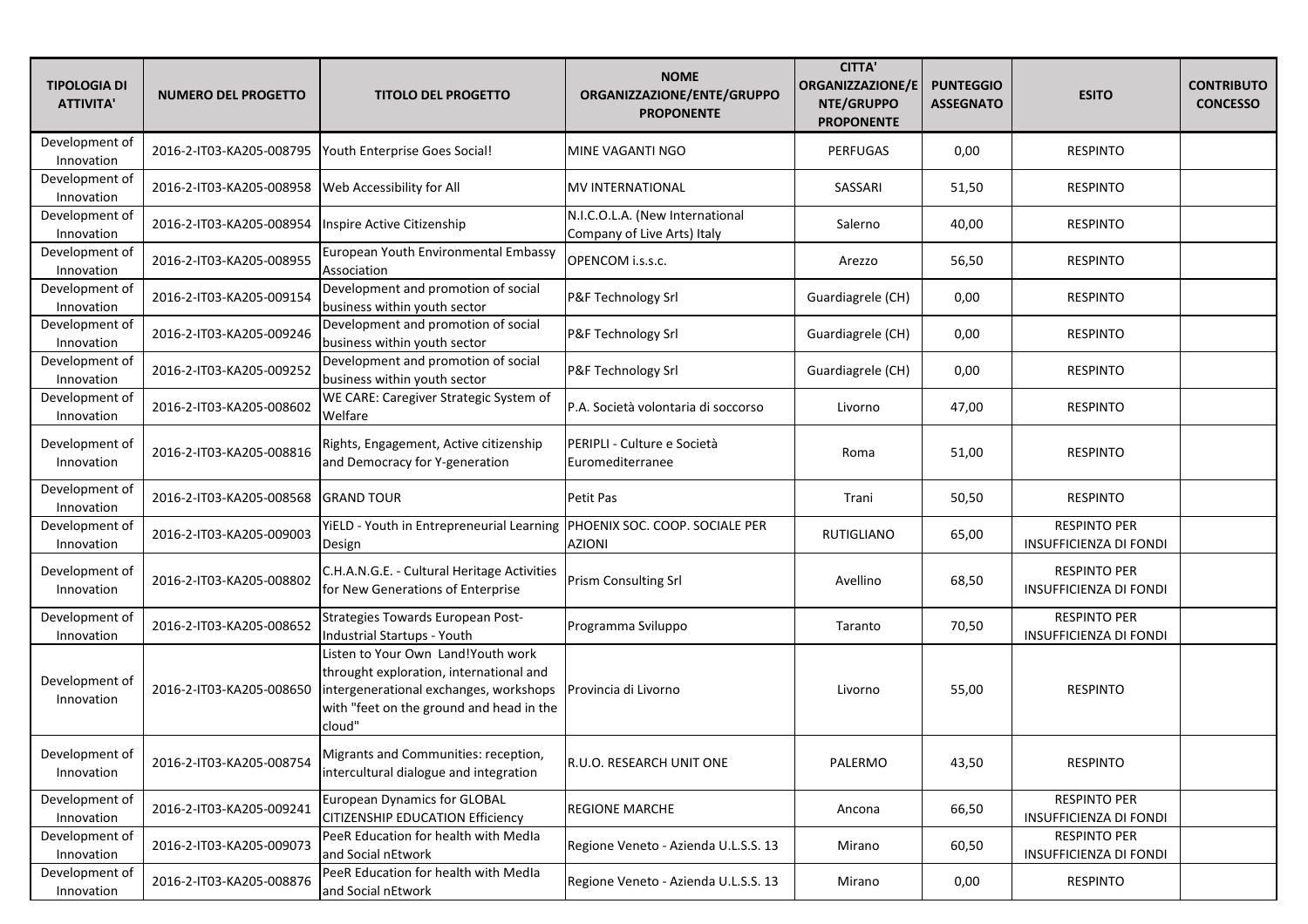| <b>TIPOLOGIA DI</b><br><b>ATTIVITA'</b> | <b>NUMERO DEL PROGETTO</b>        | <b>TITOLO DEL PROGETTO</b>                                                                                                                      | <b>NOME</b><br>ORGANIZZAZIONE/ENTE/GRUPPO<br><b>PROPONENTE</b>                                     | <b>CITTA'</b><br><b>ORGANIZZAZIONE/E</b><br>NTE/GRUPPO<br><b>PROPONENTE</b> | <b>PUNTEGGIO</b><br><b>ASSEGNATO</b> | <b>ESITO</b>                                         | <b>CONTRIBUTO</b><br><b>CONCESSO</b> |
|-----------------------------------------|-----------------------------------|-------------------------------------------------------------------------------------------------------------------------------------------------|----------------------------------------------------------------------------------------------------|-----------------------------------------------------------------------------|--------------------------------------|------------------------------------------------------|--------------------------------------|
| Development of<br>Innovation            | 2016-2-IT03-KA205-008813          | Instrumenta Animi                                                                                                                               | Rete Europa 2020 di Didasko scs                                                                    | Terni                                                                       | 51,00                                | <b>RESPINTO</b>                                      |                                      |
| Development of<br>Innovation            | 2016-2-IT03-KA205-009244          | Highlight the Emotional Aspects for<br><b>Raising Talents</b>                                                                                   | <b>SALeF Srl</b>                                                                                   | venezia                                                                     | 62,00                                | <b>RESPINTO PER</b><br><b>INSUFFICIENZA DI FONDI</b> |                                      |
| Development of<br>Innovation            | 2016-2-IT03-KA205-009106          | <b>JUMP START</b>                                                                                                                               | SECONDA UNIVERSITÀ DEGLI STUDI DI<br>NAPOLI                                                        | CASERTA                                                                     | 0,00                                 | <b>RESPINTO</b>                                      |                                      |
| Development of<br>Innovation            | 2016-2-IT03-KA205-008913          | <b>WE BUSINESS LAB</b>                                                                                                                          | SMILING SERVICE SCUOLA<br><b>INTERNAZIONALE SRL</b>                                                | <b>FERRARA</b>                                                              | 42,00                                | <b>RESPINTO</b>                                      |                                      |
| Development of<br>Innovation            | 2016-2-IT03-KA205-009071          | Tales - Social entrepreneurship and<br>citizen journalism: a way to empower<br>NEETs people by telling, sharing and<br>creating our communities | Tamat Centro Studi Formazione e<br>Ricerca                                                         | Perugia                                                                     | 71,00                                | <b>RESPINTO PER</b><br><b>INSUFFICIENZA DI FONDI</b> |                                      |
| Development of<br>Innovation            | 2016-2-IT03-KA205-009105          | T.E.S.Y. - Testing of processes for self-<br>employment and self-entrepreneurship<br>for youth                                                  | TD Group Italia Srl                                                                                | Vecchiano (Pi)                                                              | 46,50                                | <b>RESPINTO</b>                                      |                                      |
| Development of<br>Innovation            | 2016-2-IT03-KA205-009095          | Youth Makers, designing the future                                                                                                              | TIBER UMBRIA COMETT EDUCATION<br>PROGRAMME                                                         | Umbria                                                                      | 61,50                                | <b>RESPINTO PER</b><br><b>INSUFFICIENZA DI FONDI</b> |                                      |
| Development of<br>Innovation            | 2016-2-IT03-KA205-008805          | F.L.Y - Financially Literate Youth                                                                                                              | UCID - Unione Cristiana Imprenditori e<br>Dirigenti                                                | Roma                                                                        | 64,00                                | <b>RESPINTO PER</b><br><b>INSUFFICIENZA DI FONDI</b> |                                      |
| Development of<br>Innovation            | 2016-2-IT03-KA205-009249          | Food for EU STreet ENtrepreneurship                                                                                                             | Umania S.r.l.                                                                                      | Bergamo                                                                     | 0,00                                 | <b>RESPINTO</b>                                      |                                      |
| Development of<br>Innovation            | 2016-2-IT03-KA205-009056          | Strategic Partnership to Introduce New<br>approaches of YOUng people active<br>participation into civic public issues                           | UNIONE DEGLI ASSESSORATI<br>COMUNALI EPROVINCIAL ALLE<br>POLITICHE SOCIO SANITARIE E DEL<br>LAVORO | PALERMO                                                                     | 66,50                                | <b>RESPINTO PER</b><br>INSUFFICIENZA DI FONDI        |                                      |
| Development of<br>Innovation            | 2016-2-IT03-KA205-008750          | Othello: drama and anti-bullying<br>education                                                                                                   | UniTS - Università del Terzo Settore                                                               | Pisa                                                                        | 47,00                                | <b>RESPINTO</b>                                      |                                      |
| Development of<br>Innovation            | 2016-2-IT03-KA205-009060          | YouthIN(g) Culture                                                                                                                              | UNIVERSITA DEGLI STUDI DI FIRENZE                                                                  | Firenze                                                                     | 47,00                                | <b>RESPINTO</b>                                      |                                      |
| Development of<br>Innovation            | 2016-2-IT03-KA205-008670          | INNOVATIVE MEDIA EDUCATION ON<br>FUNCTIONAL LITERACY FOR YOUTH                                                                                  | UNIVERSITA DEGLI STUDI DI<br><b>MACERATA</b>                                                       | MACERATA                                                                    | 72,00                                | <b>RESPINTO PER</b><br><b>INSUFFICIENZA DI FONDI</b> |                                      |
| Development of<br>Innovation            | 2016-2-IT03-KA205-008811          | Social Entrepreneurship for Youth in the<br><b>Green Sector</b>                                                                                 | UNIVERSITA DEGLI STUDI DI TERAMO                                                                   | TERAMO                                                                      | 52,00                                | <b>RESPINTO</b>                                      |                                      |
| Development of<br>Innovation            | 2016-2-IT03-KA205-009150          | STIR - Seachange Tool for Innovative<br>Recognition of competences in NFE                                                                       | Vicolocorto                                                                                        | Pesaro                                                                      | 74,00                                | <b>RESPINTO PER</b><br>INSUFFICIENZA DI FONDI        |                                      |
| Development of<br>Innovation            | 2016-2-IT03-KA205-009107          | <b>NEET</b>                                                                                                                                     | Vitality onlus                                                                                     | Milano                                                                      | 49,50                                | <b>RESPINTO</b>                                      |                                      |
| Development of<br>Innovation            | 2016-2-IT03-KA205-008760          | A Window on the soft skill to improve<br>Disability's employment                                                                                | Vivere Insieme Onlus                                                                               | Nizza di Sicilia                                                            | 62,00                                | <b>RESPINTO PER</b><br><b>INSUFFICIENZA DI FONDI</b> |                                      |
| Development of<br>Innovation            | 2016-2-IT03-KA205-008673 GreenMic |                                                                                                                                                 | Voce alle idee - V.A.I.                                                                            | Roma                                                                        | 70,00                                | <b>RESPINTO PER</b><br><b>INSUFFICIENZA DI FONDI</b> |                                      |